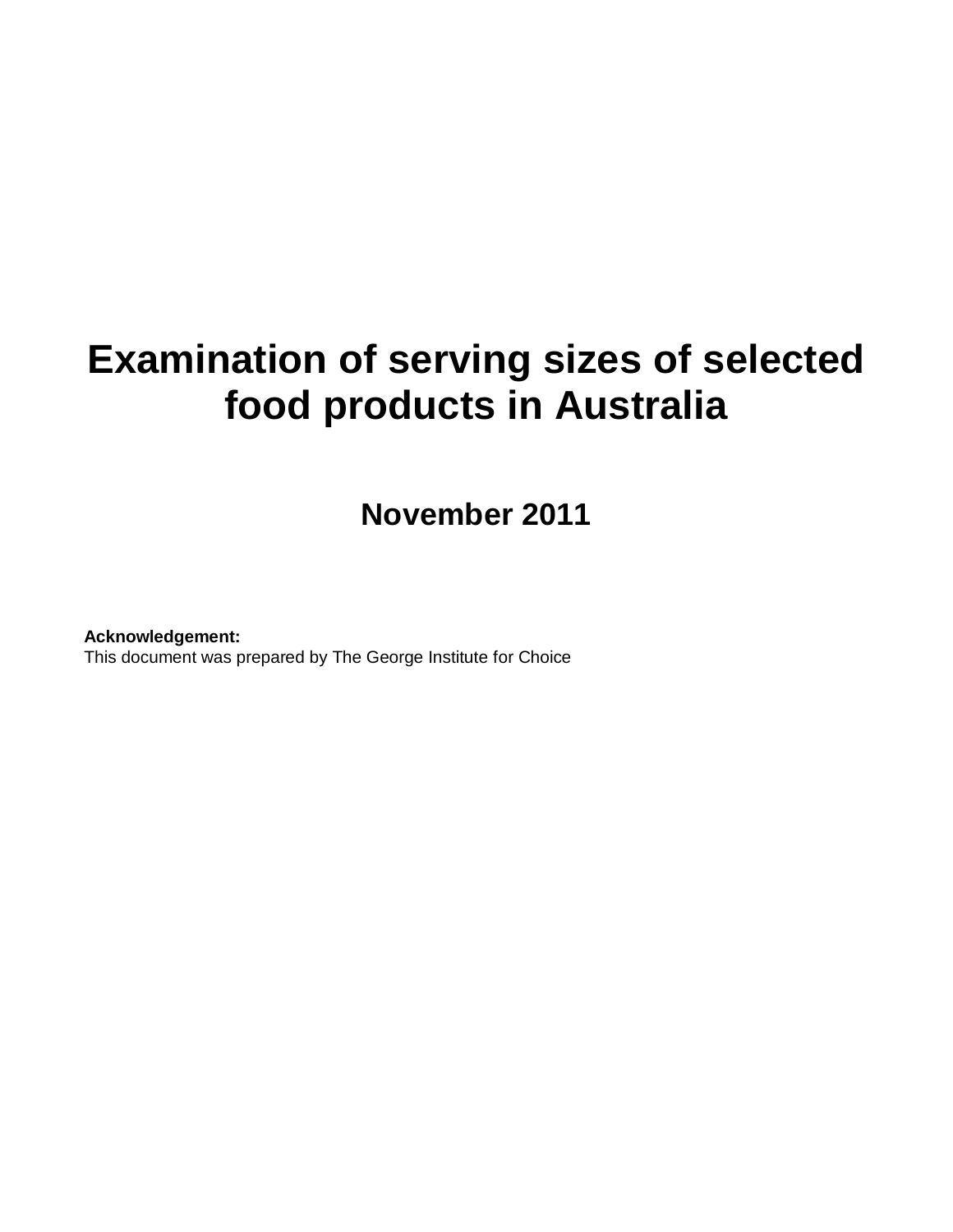# **EXECUTIVE SUMMARY**

With the ever increasing number of packaged food products available in Australian supermarkets, it is becoming more and more difficult for consumers to make healthy food choices. A number of manufacturers in Australia have now voluntarily adopted a Percentage Daily Intake (%DI) front of pack labelling scheme, however variation in suggested serving sizes between different products and manufacturers may mean that consumers will find it difficult to identify healthier choices for food products using the %DI scheme. This project examined the range of serving sizes in six categories of processed foods: snack foods, ready to eat breakfast cereals, cereal and nut bars, ready meals, soup and yoghurts. The categories were further divided into product types to ensure like products were compared with like. Data were extracted for 1,130 products from The George Institute's branded food composition database and the mean, range, frequency of different serving sizes and presence of %DI labelling were determined for each food category.

## **Key findings:**

- All food categories examined (with the exception of the product type chilled soup) had inconsistent serving sizes, with some product types ranging up to ten-fold in serving size.
- The **breakfast cereal** category revealed substantial inconsistencies in serving sizes:
	- o Some hot cereal products had almost twice the serving size of others. For example*, Woolworths Home Brand Quick Oats* (30g/serve) and *Freedom Foods Quick Oats* (60g/serve).
	- $\circ$  Similarly there were substantial differences between the serving sizes of some muesli products. *Whisk & Pin* products (e.g. *Summer Muesli*) had the largest serving size (80g); twice as large as *Carman's Deluxe Fruit Muesli* (35g). However, suggested serving sizes of other types of ready to eat breakfast cereals were consistent such as breakfast bites.
- For some product types including **potato crisps**, **yoghurts** and **snack bars** the range of serving size varied for the same product depending on the pack size:
	- o There was a 2.4 times difference between the largest and smallest serving size of *Thins Original Thin and Crispy Potato Chips* depending on the pack size. In a single pack of crisps weighing 45g, the serving size was 45g, but in a multi-pack weighing 114g containing 6 bags of crisps the serving size was 19g.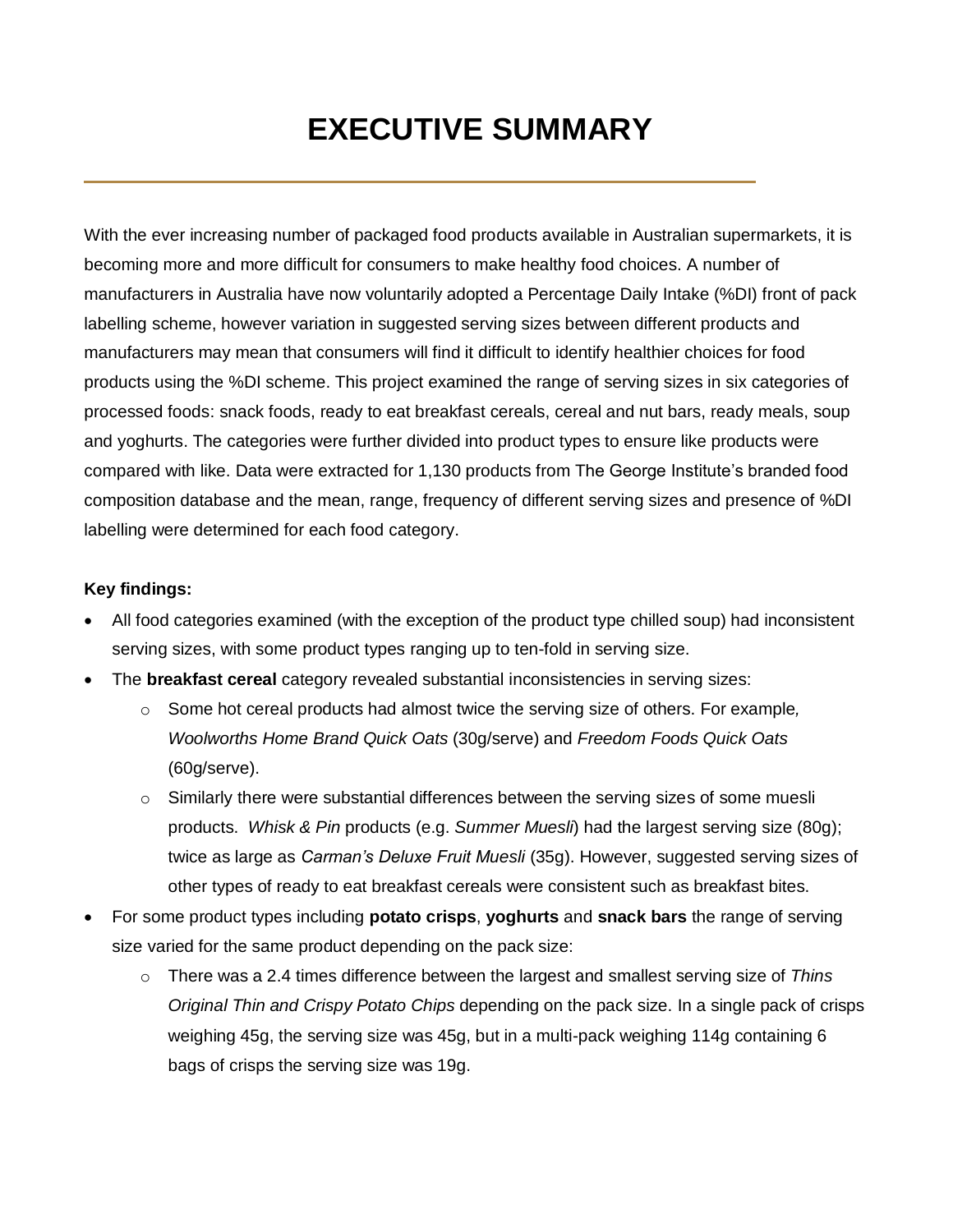- o A similar pattern was noted for some yoghurts, such as *Jalna Premium Vanilla Yoghurt* which had twice the serving size (200g) in a single tub of 200g compared to a 1kg tub with a serving size of 100g.
- $\circ$  The smaller servings of snack bars were often for products sold in multi-packs compared with bars sold as a single item. For example, *Go Natural* branded bars in multi-packs were 35g/serve but as a single serve item 45g/serve.
- In the ready meals category, the range of serving sizes was particularly wide for **frozen ready meals** targeting healthy eating / weight loss. For example *McCain Healthy Choice Chinese Chicken and Cashews* was 280g/serve, and *McCain Healthy Choice Honey Stirfry Chicken* was 420g/serve. Similarly, the serving size for frozen *Weight Watchers* products ranged between 225- 370g, for example, *Creamy Tuna Mornay with Pasta* (225g/serve) and *Chicken Fettuccine* (320g/serve); a difference of almost 100g.
- In the yoghurt category, the majority of **fruit based and flavoured yoghurts** had a serving size between 100-200g. There were even greater differences between major brands for similar products. For example, *Nestle Vanilla Flavoured Yoghurt* (70g/serve) and *Ski D'lite Vanilla Crème Yoghurt*  (20g/serve).
- Based on analysis of these six food categories **%DI** provides no clarity to consumers wanting to compare products as there was no consistency in the mean serving size of products with and without a %DI label. In some cases there was little difference in the mean serving size (e.g. potato crisps or chilled soups), in others the mean serving size was larger for products with %DI (e.g. frozen ready meals) and in others, larger for products without %DI (e.g. chilled ready meals).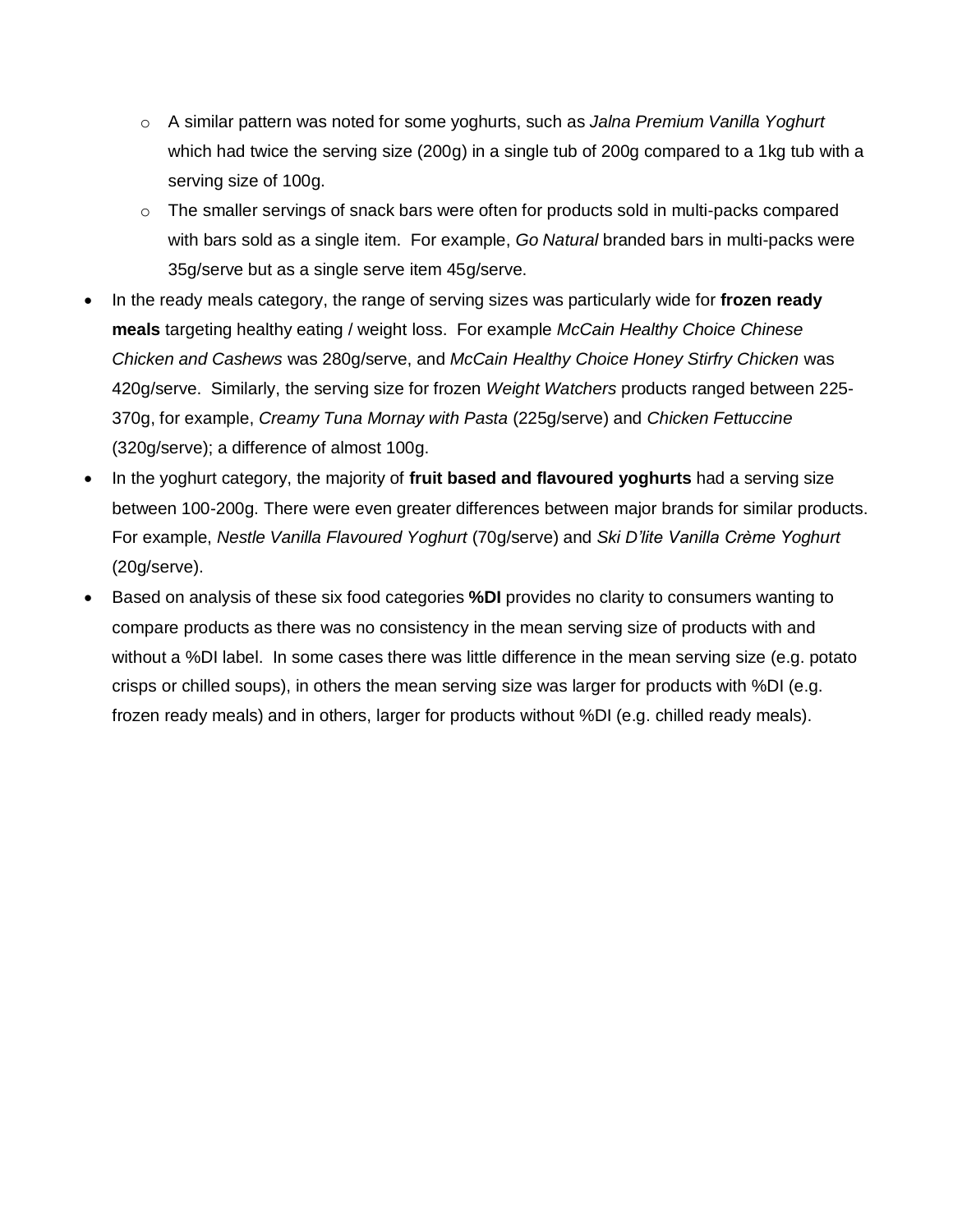# TABLE OF CONTENTS

| 1. |     |  |
|----|-----|--|
|    |     |  |
|    |     |  |
|    |     |  |
|    |     |  |
|    | 2.1 |  |
|    |     |  |
|    |     |  |
|    |     |  |
|    |     |  |
|    |     |  |
|    |     |  |
|    |     |  |
|    |     |  |
|    |     |  |
|    |     |  |
|    |     |  |
|    |     |  |
|    |     |  |
|    |     |  |
|    |     |  |
|    |     |  |
|    |     |  |
|    |     |  |
|    |     |  |
|    |     |  |
|    |     |  |
|    |     |  |
|    |     |  |
|    |     |  |
|    | 2.5 |  |
|    |     |  |
|    |     |  |
|    |     |  |
|    | 2.6 |  |
|    |     |  |
|    |     |  |
|    |     |  |
|    |     |  |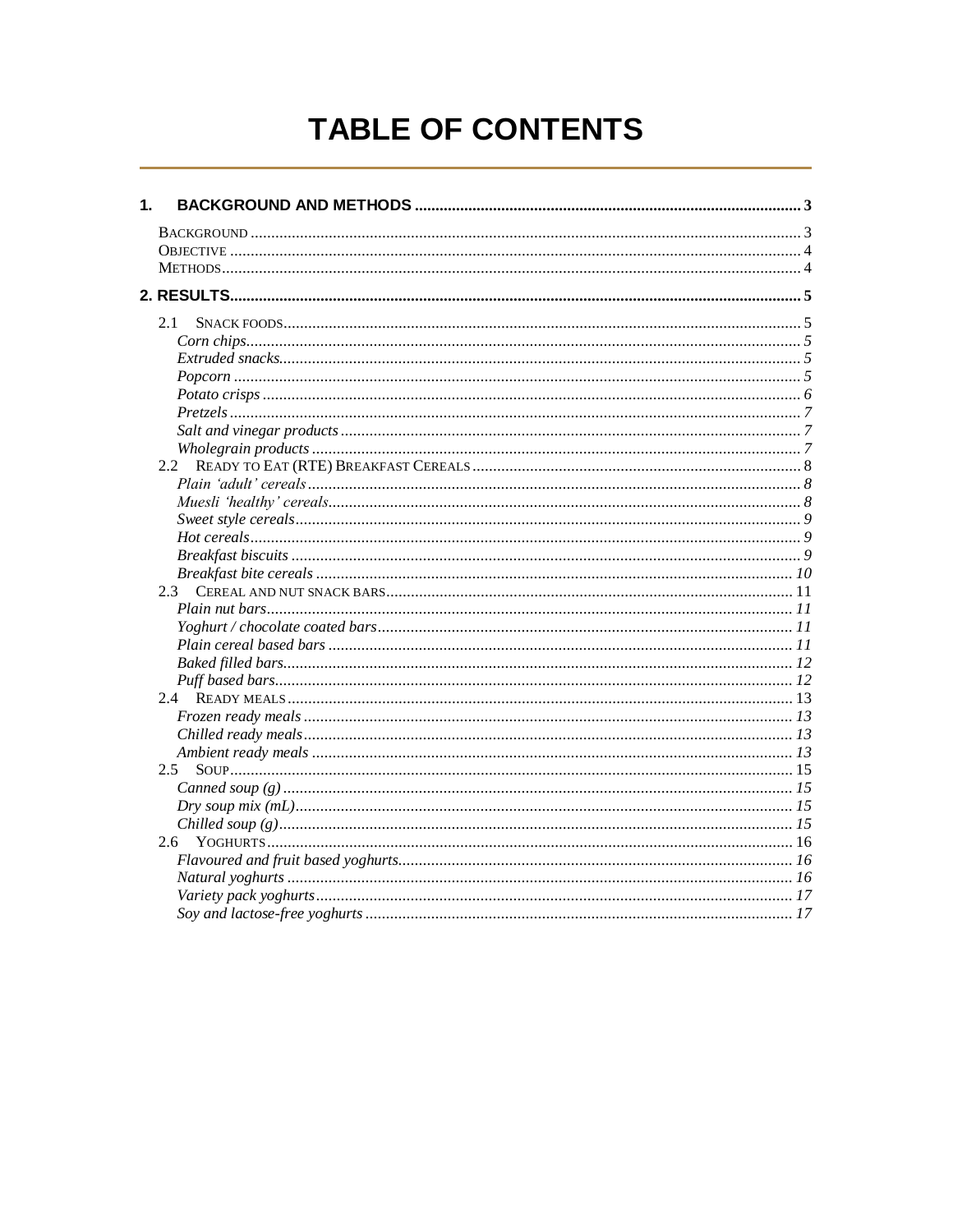# <span id="page-4-0"></span>**1. Background and Methods**

## <span id="page-4-1"></span>**Background**

With the ever increasing number of packaged food products available in Australian supermarkets, it is becoming more and more difficult for consumers to make healthy food choices. Currently in Australia, nutrition information in the form of a Nutrition Information Panel (NIP) is mandatory on food packages. The NIP is an important tool for providing consumers with in-depth information on a product's nutritional composition, however many consumers find this information confusing and difficult to understand. In an attempt to help consumers make healthier food choices, two front-of-pack food labelling systems have been developed internationally and proposed for use in Australia. These include:

- Traffic Light Labelling total fat, saturated fat, sugar and sodium are ranked and colour coded as either high (red), medium (amber) or low (green), based on nutrient cut-points
- Percentage Daily Intake (%DI) shows the contribution of energy, protein, total fat, saturated fat, total carbohydrate, sugar, fibre and sodium provided by a serve of a food as a percentage of daily requirements for each nutrient, based on the estimated nutrient requirements of a reference adult (a 70kg adult male).

A number of manufacturers in Australia have now voluntarily adopted a %DI front of pack labelling scheme, however variation in suggested serving sizes between different products and manufacturers may mean that consumers will find it difficult to identify healthier choices for food products using the %DI scheme. The Australian *Food and Health Dialogue*, a joint government-industry-public health initiative, was announced in October 2009. Reformulation working groups have been established to consider the voluntary reformulation of commonly eaten processed foods and where appropriate seek industry action to reduce and standardize portion sizes<sup>1</sup>. However, there are no published guidelines for RTE cereals specific to portion size and the soup category has yet to be published.

In October 2009 *The Review of Food Labelling Law and Policy* (also known as the Blewett Review after its Chair Dr Neal Blewett) was announced by the Australia and New Zealand Food Regulation Ministerial Council. The final report of the Blewett Review of was released on 28 January 2011, and described food labels as "one of the most highly valued and competitively sought after communication channels in the market place"<sup>2</sup> and made 61 recommendations addressing issues around food labelling policy, public health and food safety, presentation, and compliance and enforcement. The report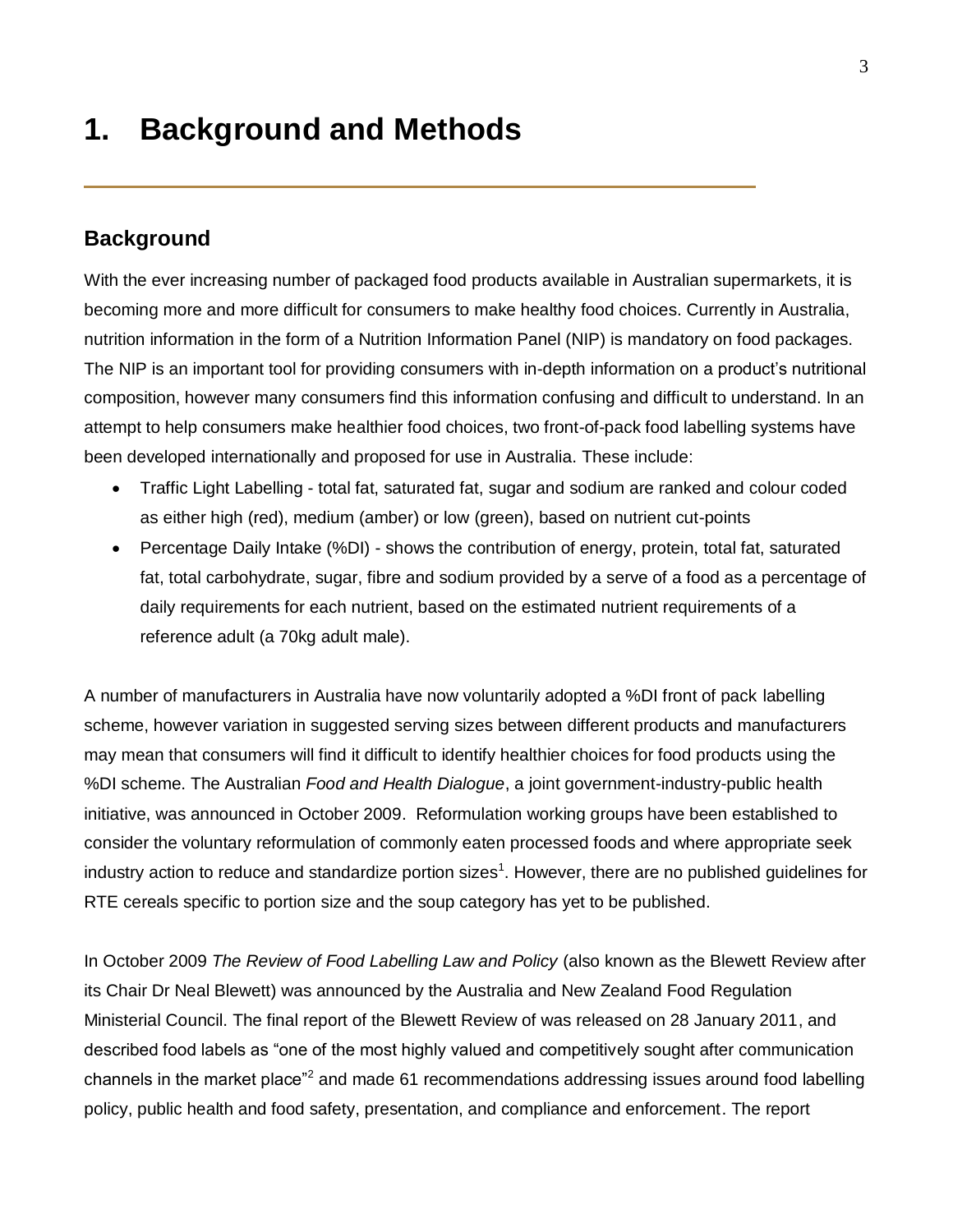recommended the voluntary introduction of a multiple traffic lights front-of-pack labelling system (Recommendation 51) in the first instance, with the exception of food products where general or high level health or nutrition claims are made. In these cases, traffic light labelling would be mandatory. The Food Regulation Ministerial Council, which includes Ministers from the Australian State and Territory Governments as well as the Australian and New Zealand governments, is due to formally respond to the recommendations of the Blewett Review in December 2011.

## <span id="page-5-0"></span>**Objective**

The objective of this project was to examine the range of serving sizes in six categories of processed foods.

## <span id="page-5-1"></span>**Methods**

Data were extracted for 1,130 products from The George Institute"s branded food composition database, which contains information collected from the NIPs on product labels in-store at major Australian supermarkets from September to October 2011. Data were collected for all products appearing on the shelves at the time of data collection. For each product, the brand name, product name, package size, serving size and nutrition information per 100g was recorded, as well as the presence of %DI labelling on the front of pack. Each product was assigned to a product type within one of the following food categories: snack foods, ready to eat breakfast cereals, cereal and nut bars, ready meals, soup or yoghurts. Using SPSS (Version 19, 2010, SPSS Inc, Chicago, IL), the mean, range, frequency of different serving sizes and presence of %DI labelling were determined for each food category.

**References**

<sup>(</sup>[1\)http://www.foodhealthdialogue.gov.au/internet/foodandhealth/publishing.nsf/Content/about-us](http://www.foodhealthdialogue.gov.au/internet/foodandhealth/publishing.nsf/Content/about-us) (2)Independent Review of Food Labelling Law and Policy. Media Release: Release of the final report of the review of food labelling law and policy. 2011 [cited 2011 5 Oct 2011]; Media Release]. Available from[: http://www.foodlabellingreview.gov.au/internet/foodlabelling/publishing.nsf/Content/mediarel-](http://www.foodlabellingreview.gov.au/internet/foodlabelling/publishing.nsf/Content/mediarel-28012011)[28012011](http://www.foodlabellingreview.gov.au/internet/foodlabelling/publishing.nsf/Content/mediarel-28012011)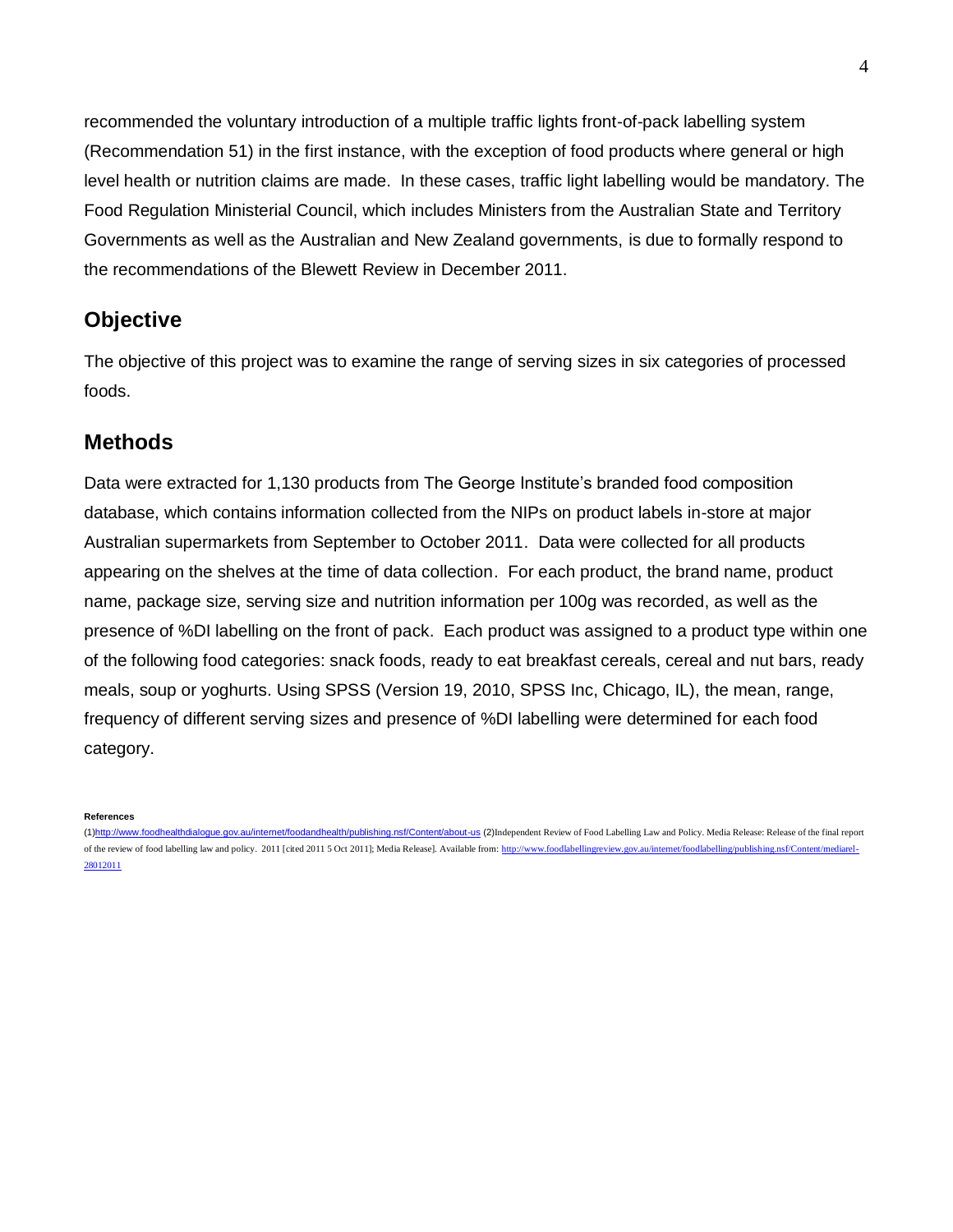# <span id="page-6-0"></span>**2. Results**

## <span id="page-6-1"></span>**2.1 Snack foods**

Data were available for 268 snack food products in 2011. **Figure 1** shows the range of serving sizes for different product types in the snack foods category.



## <span id="page-6-2"></span>**Corn chips**

- Out of 40 corn chip products the range of serving size was 25-100g.
- 90% (n=36) of products had a serving size of ≤50g, and of these, 12 had a serving size between 25-27g. Only 4 products exceeded a serving size of 50g.
- 60% of corn chip products displayed a %DI label. The mean serving size for all products was 46g but for products without %DI it was 58g which was 20g/serve less than products with %DI (38g/serve).

## <span id="page-6-3"></span>**Extruded snacks**

- Out of 41 extruded snack food products the range of serving size was 15-63g. The mean serving size was 32g.
- 78% of extruded products had a serving size ≤45g and 22% had a serving size ≤19g. Nine products (22%) had a serving size ≥45g and these were own label products from Coles, Woolworths, ALDI and Franklins.
- 80% of extruded snacks displayed a %DI label and there was little difference in the range of serving size between products with and without a %DI label.

## <span id="page-6-4"></span>**Popcorn**

- Out of 32 popcorn products the range of serving size was 13-100g.
- 53% of popcorn products displayed a %DI label and there was a 5 and 8 fold difference between the lowest and highest serving size in popcorn products with a %DI label and popcorn products without a %DI label respectively.
- 3 products from *Coles* illustrate how serving size varied; all displayed a %DI label: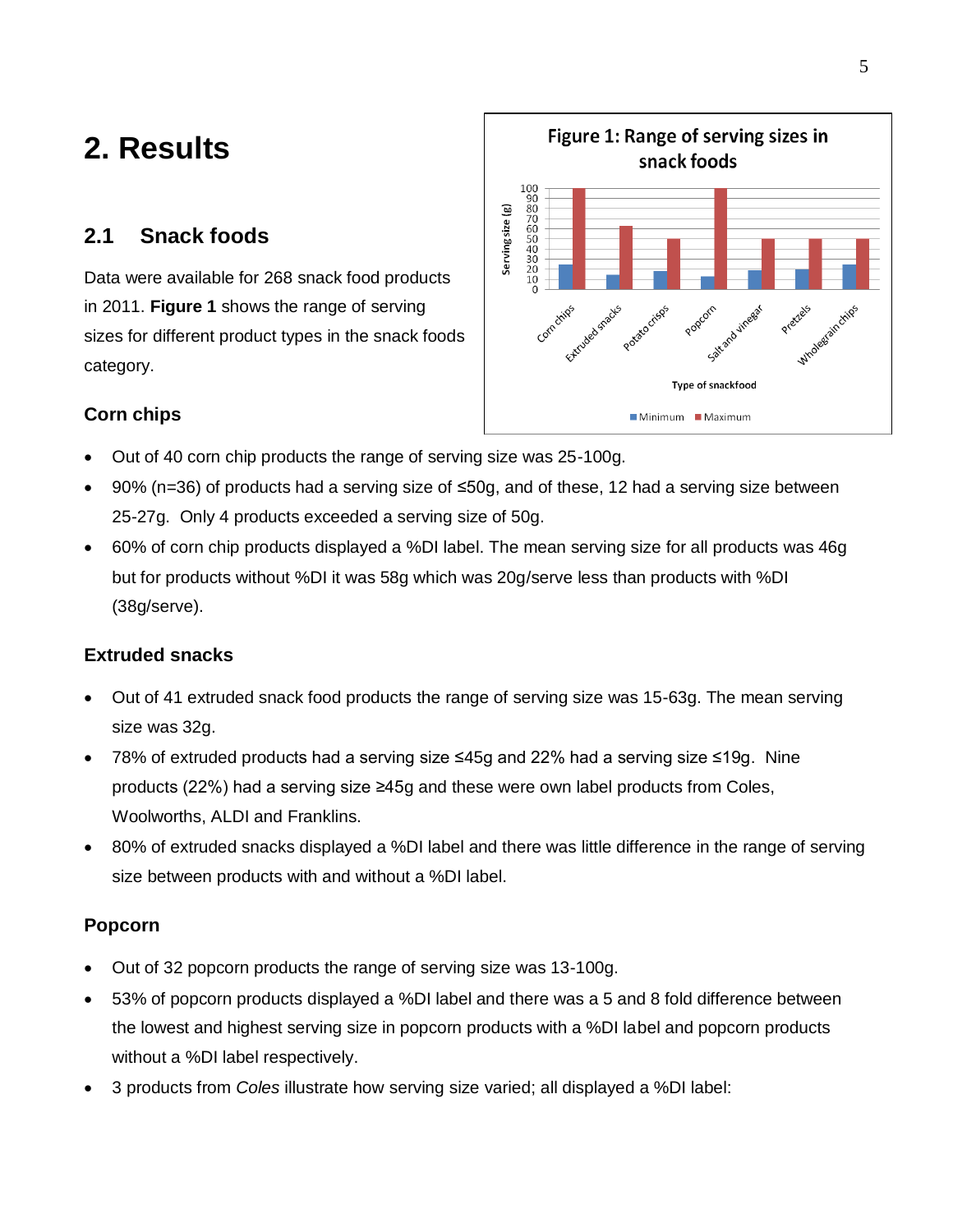- o *Coles Organic Sweet and Salty Popcorn* (20g/serve)
- o *Coles Ready to Eat Popcorn Caramel Flavour* (50g/serve)
- o *Coles Butter Microwave Popcorn* (100g/serve)
- Two products from *Greens General Foods* illustrate how serving size varied, and neither displayed a %DI label:
	- o *Poppin microwave popcorn triple butter flavour explosion* (25g/serve)
	- o *Poppin microwave popcorn butter* (100g/serve)
- 52% of all popcorn products had a serving size ≤25g/serve which was 18g less than the mean (43g/serve). 15% of products had a serving size ≥100g.

## <span id="page-7-0"></span>**Potato crisps**

- Out of 101 potato crisp products the range of serving size was 19-50g, with a mean serving size of 31g.
- 33% of all potato crisp products had a serving size of 25g and 15% had a serving size double this (50g).
- Virtually all products had more than one serve per pack. For example, 7 serving sizes (each of 25g) in a pack size of 175g (*Smith's Cheese and Onion Crinkle Cut Potato Chips*).
- In general, a single serve pack size of crisps had a serving size of 45g, but the serving size in a larger pack (e.g. 175g) was about 20g less and in a multi-pack (e.g. 6 packets in 114g) about 26g smaller; meaning a 2.4 fold difference in serving size between the single pack and multi-pack. For example, *Thins Original Thin and Crispy Potato Chips*:
	- $\blacksquare$  45g pack size = 1 serving of 45g (without a %DI label)
	- $\blacksquare$  175g pack size = 7 servings of 25g (with a %DI label)
	- Multi-pack 114g  $(x6) = 6$  servings of 19g (without a %DI label)
	- o A similar combination of serving size / pack size was also noted for brands such as *Red Rock Deli* and *Smith's*.
- 67% of potato crisp products displayed a %DI label with no difference in the range of serving size for potato crisps with and without %DI.
- <span id="page-7-1"></span> There were 10 products with a serving size of 19g and many of the products were multi-packs (e.g. *Smith's Original Crinkle Cut Potato Chips Kidz Pack Snack Size, Snackbrands Australia Original Thin and Crispy Potato Chips 6 pack*).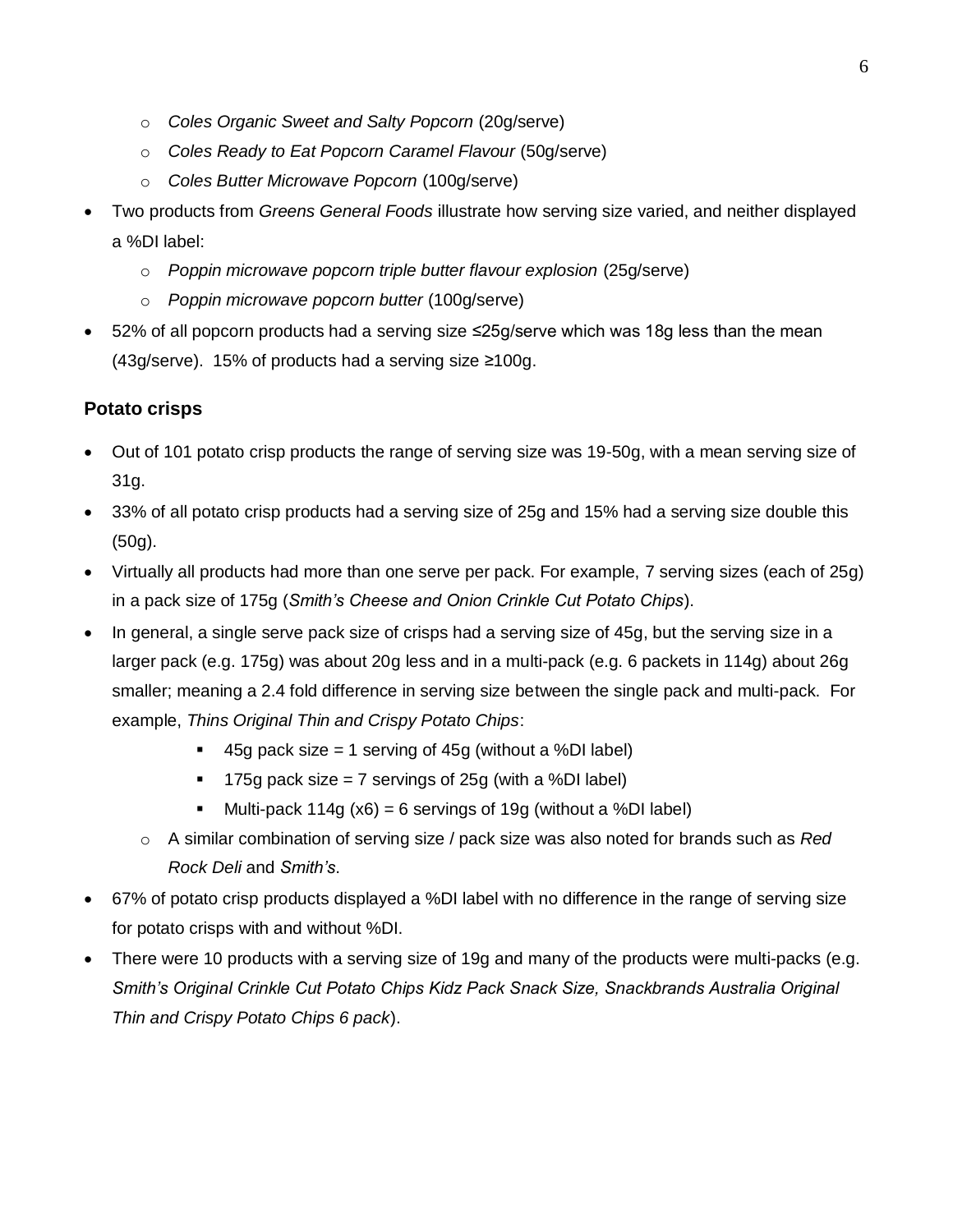## **Pretzels**

- Out of 20 pretzel products the range of serving size was 20-50g, with a mean of 32g.
- There was a 2.5 fold difference between the lowest and highest serving size. For example, *Soleti Pretzels* (20g/serve) and *Parker's Baked Wheat Twists* were 50g/serve, and a 2 fold difference between *Parker's Baked Wheat Twists* and *Parker's Baked Wheat Banana Bread Pretzel Snacks* which were 25g/serve.
- 40% of pretzel products displayed a %DI label and there was no difference in the range of serving size between products with and without %DI.

## <span id="page-8-0"></span>**Salt and vinegar products**

- Out of 22 salt and vinegar products the range of serving size was 19-50g, with a mean of 31g.
- 64% of products displayed a %DI label and there was no difference in the range of serving size between products with and without %DI.
- Almost half of all products (46%) had a serving size 25-27g whilst 14% had the minimum serving size (19g) and 14% had the maximum serving size (50g). The serving size of 19g was for products in multi-packs or targeted to children (e.g. *Smith's Salt and Vinegar Crinkle Cut Potato Chips Kidz Pack Snack Size*)

## <span id="page-8-1"></span>**Wholegrain products**

- Out of 12 wholegrain chip products the range of serving size was 25-50g with a mean of 31g.
- 75% of all wholegrain chip products had a serving size between 25-28g.
- 92% of wholegrain chip products displayed a %DI label.
- The maximum serving size (50g) was 10g/serve bigger for wholegrain chip products without a %DI label, but there was only one product with a serving size of 50g; *Soya King Multigrain Waves Sour Cream and Chives*.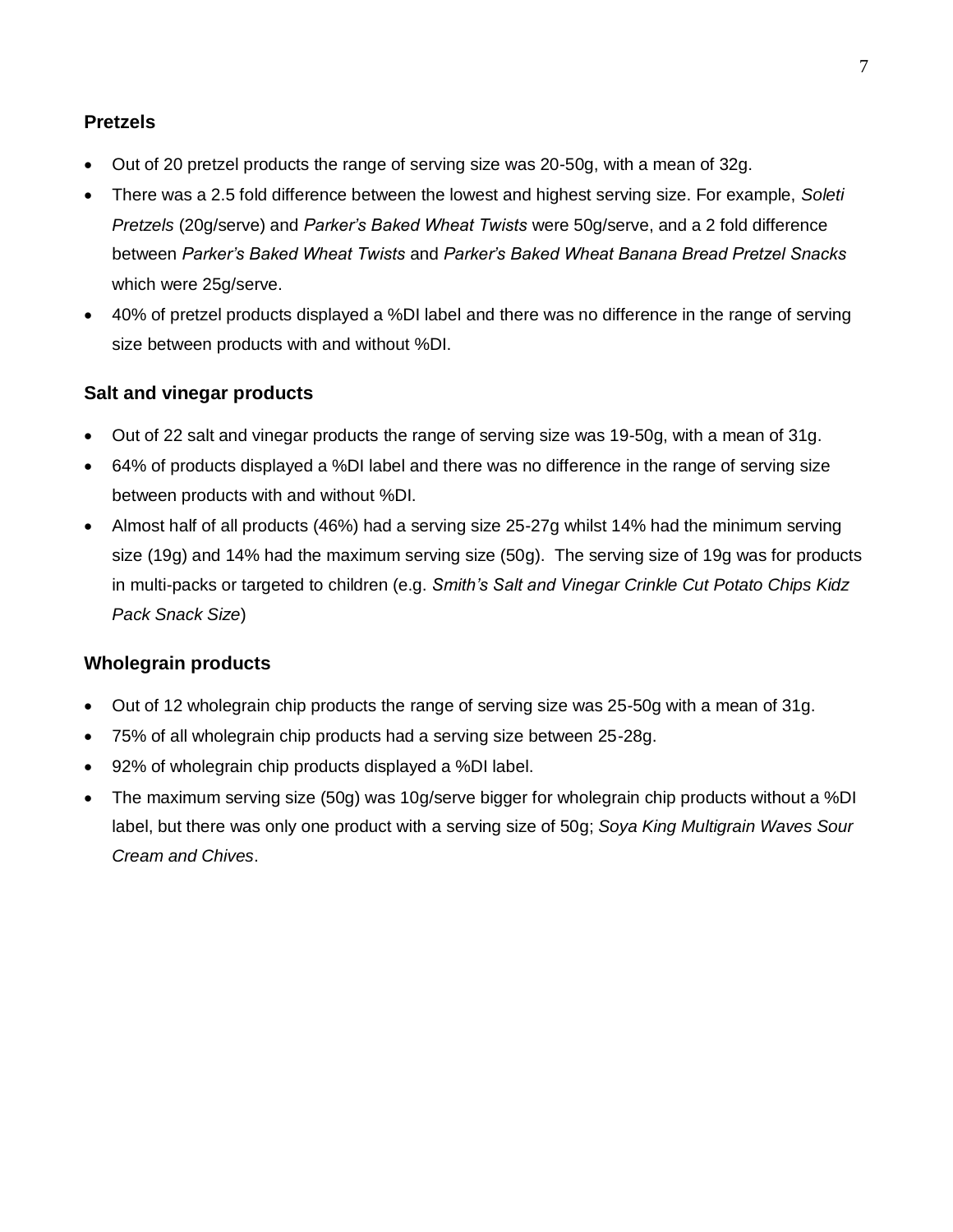# <span id="page-9-0"></span>**2.2 Ready to Eat (RTE) Breakfast Cereals**

Data were available for 233 RTE breakfast cereal products in 2011. The range of serving sizes for different types of RTE cereals is shown in **Figure 2**.

#### <span id="page-9-1"></span>**Plain 'adult' cereals**

Plain "adult" cereals include plain bran, corn flakes, other plain flakes and plain puffed cereals; 58% of products were corn flakes and other plain flakes.

 Out of 33 plain adult cereals the overall range of serving size was 10-55g with a mean serving size of 33g.



- 42% of all products had a serving size of 30g and 27% had a serving size ≥45-55g.
- There was a six-fold difference between the smallest and largest serving size for all products. For example products with the smallest serving size included *Macro Organic Oat Bran* (10g), and *Abundant Earth Puffed Corn* (14g) and products with the largest serving size included *Lowan Rice Flakes* (55g), and *Freedom Rice Flakes* (50g).
- 52% of plain adult cereals displayed a %DI label and there was little difference in the range of serving sizes for plain adult cereals with and without a %DI label.

#### <span id="page-9-2"></span>**Muesli 'healthy' cereals**

Muesli "healthy" cereals include bran with additions, plain muesli, muesli with fruit and flakes with additions. 33% of products were flakes with additions and 56% were muesli with fruit. Products categorised as flakes with additions included *Be Natural Flakes*, *Sultana Bran* and *Uncle Toby's Muesli Flakes*.

- Out of 110 products the range of serving size was 25-80g with a mean of 38g.
- 50% of products displayed a % DI label.
- The smallest serving size was similar for products with and without %DI, but there was a 30g difference in the largest serving size (50g with %DI) and 80g without %DI. For example:
	- o *Woolworths Homebrand Traditional Muesli* 50g/serve (with %DI)
	- o *Whisk & Pin Summer Muesli* 80g/serve (without %DI)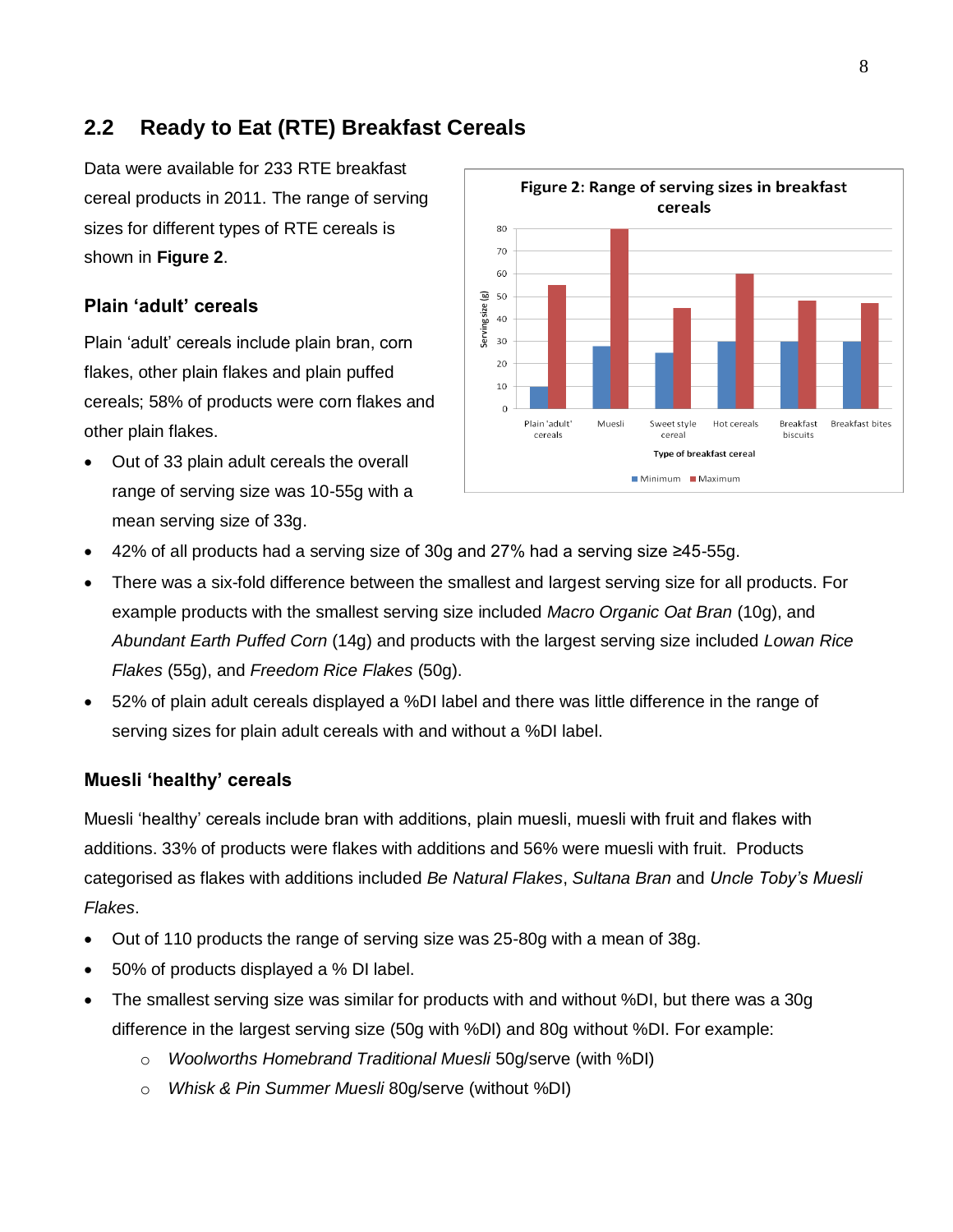- Examples of products with smaller serving sizes included *Carman's Deluxe Fruit Muesli* (35g) and *Black & Gold Tropical Muesli* (30g). Examples of products with larger serving sizes included *Coles Muesli* (50g) and *Freedom Foods Muesli Gluten Free* (66g).
- The range of serving size for just "muesli with fruit" was 25-80g and the range of serving size for just "flakes with additions" was 30-45g. The minimum serving size for *Kellogg's* products (excluding *Special K* products) was 45g and for *Nestle* products it was 40g. *Special K* products (n=3) had a minimum serving size of 30g.

## <span id="page-10-0"></span>**Sweet style cereals**

Sweet style cereals include cocoa-based cereals, other sweet style cereals, rice bubbles, cocoa pop style, and nutri-grain style cereals.

- Out of 23 products the range of serving size was 25-45g with a mean of 32g.
- 92% of sweet style cereals had a serving size ≤35g.
- 65% of products displayed a %DI label and all of these had a serving size of 30g.
- There was little difference in the smallest serving size between sweet cereals with and without %DI but the largest serving size did differ. It was 15g larger for sweet cereals without %DI (45g). For example, *Freedom Foods Ultra Rice Maple Crunch* was 45g/serve, and with %DI (*Coles Honey Crunch with Almonds*) it was 30g/serve.

## <span id="page-10-1"></span>**Hot cereals**

- Out of 41 hot cereals the range of serving size was 30-60g with a mean of 38g
- There was up to two-fold difference in serving size between products. For example, 13 products had a serving size of 30g (e.g. *Woolworths Homebrand Quick Oats*) and 11 products had a serving size ≥50g (e.g. *Carman's Traditional Australian Oats* and *Freedom Foods Quick Oats*).
- 56% of hot cereals displayed a %DI label and there was little difference in the serving size range between hot cereals with and without %DI.

## <span id="page-10-2"></span>**Breakfast biscuits**

- Out of 10 breakfast biscuit products the range of serving size was 30-48g with a mean of 33g.
- 70% of breakfast biscuits had a serving serve of 30g.
- 10% of breakfast biscuits displayed a %DI label.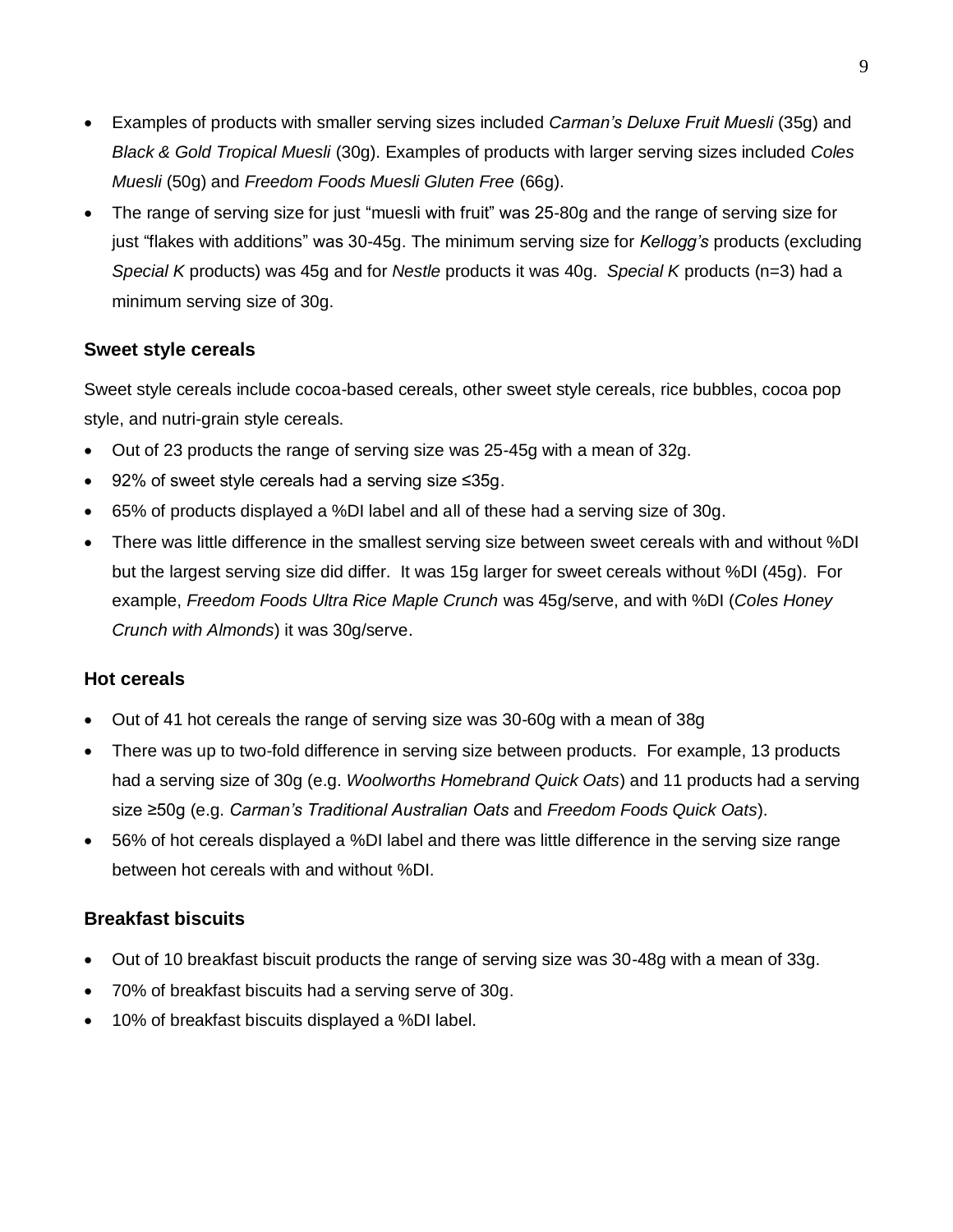## <span id="page-11-0"></span>**Breakfast bite cereals**

- Breakfast bite cereals included products such as *Kellogg's Mini Wheat Mixed Berry*, and *Sanitarium Weet-Bix Bites Golden Crumble*. Out of 16 products the range of serving size was 30-47g with a mean of 40g.
- 56% of breakfast bite products displayed a %DI label and there was little difference in the range of serving size between products with and without %DI.
- 50% of products had a serving size ≤40g and half had a serving size ≥45g.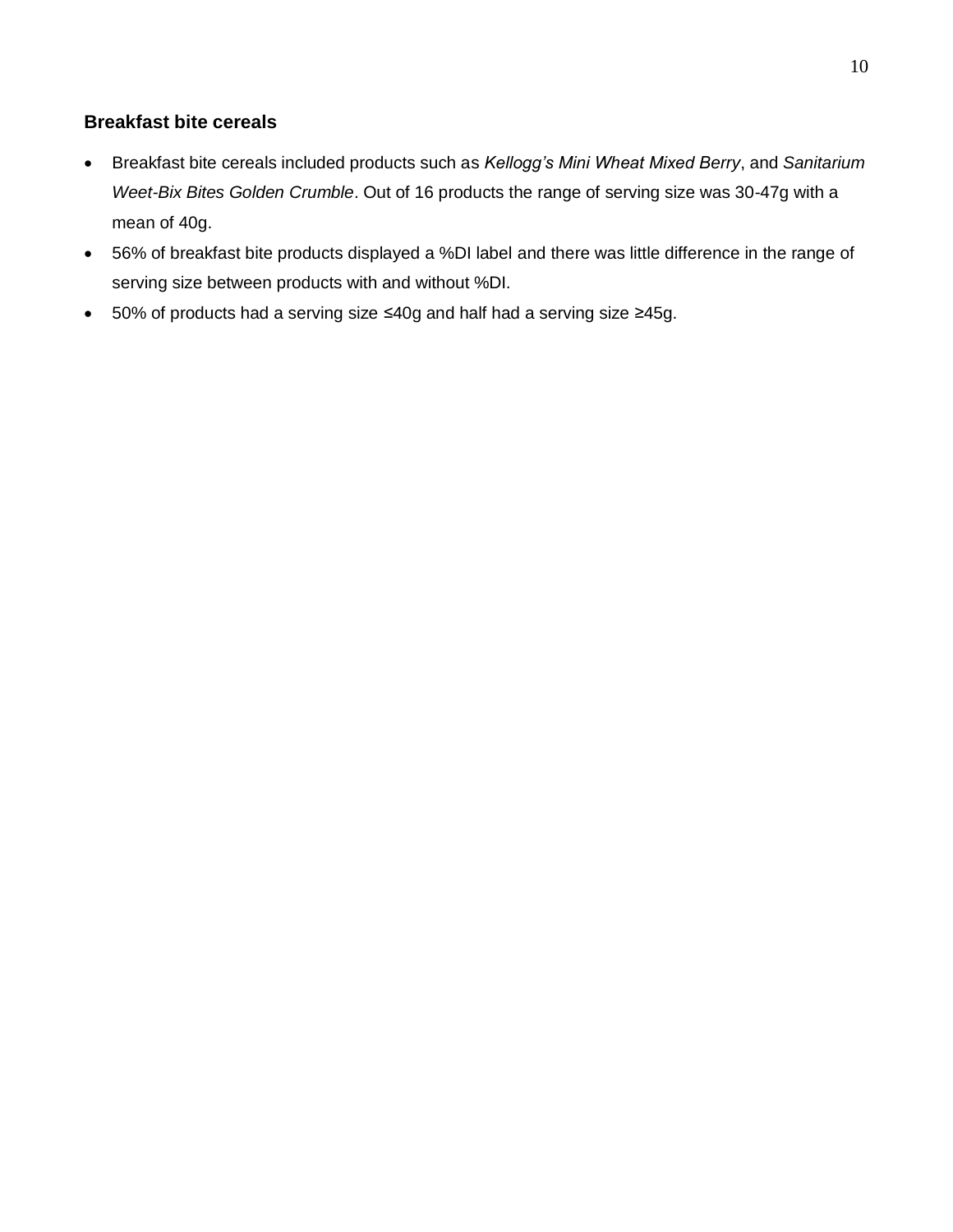## <span id="page-12-0"></span>**2.3 Cereal and nut snack bars**

Data were available for 145 cereal and nut snack bar products in 2011. The range of serving sizes for all major cereal and nut snack bar product types is shown in **Figure 3**.

#### <span id="page-12-1"></span>**Plain nut bars**

 Out of 25 plain nut bar products the range of serving size was 10-50g with a mean of 36g.



- There was an almost 20g difference between the smallest and largest serving size. For example, *Kellogg's Be Natural Coconut, Apricot, Oats & Chia Bar* was 32g/serve and *Go Natural Brazil Nut Walnut and Date Bar* was 50g/serve.
- 40% of plain nut bars displayed a %DI label and excluding the smallest serving size for plain nut bars (10g/serve) for *Golden Days Sesame Snaps* meant there was little difference between products with and without %DI.

#### <span id="page-12-2"></span>**Yoghurt / chocolate coated bars**

- Out of 40 yoghurt / chocolate coated snack bars the range of serving size was 13-110g with a mean of 37g.
- 45% of yoghurt / chocolate coated snack bars displayed a %DI label and the range of serving size differed considerably between coated bars with and without %DI. Whilst the range for products with %DI was narrower (22-34g/serve) there was an almost 8-fold difference between the smallest and largest serving size for products without %DI. There was one product with a serving size of 13g (*Golden Days Dark Chocolate Sesame Snaps*). Excluding this product from the analysis increased the smallest serving size for yoghurt / chocolate coated bars without %DI labels to 25g (*Coles Smart Buy Yoghurt Top Muesli Bar Strawberry* ). However, this was still four times smaller than the *All Natural Bakery Yoghurt Almond & Apple Oat Slice* – sold as a single bar (100g/serve).
- Coated bars without a %DI label had a mean serving size which was 12g larger than products with %DI.

#### <span id="page-12-3"></span>**Plain cereal based bars**

- Of 34 plain cereal bars the range of serving size was 20-100g with a mean of 40g.
- 32% of plain cereal bars displayed a %DI label.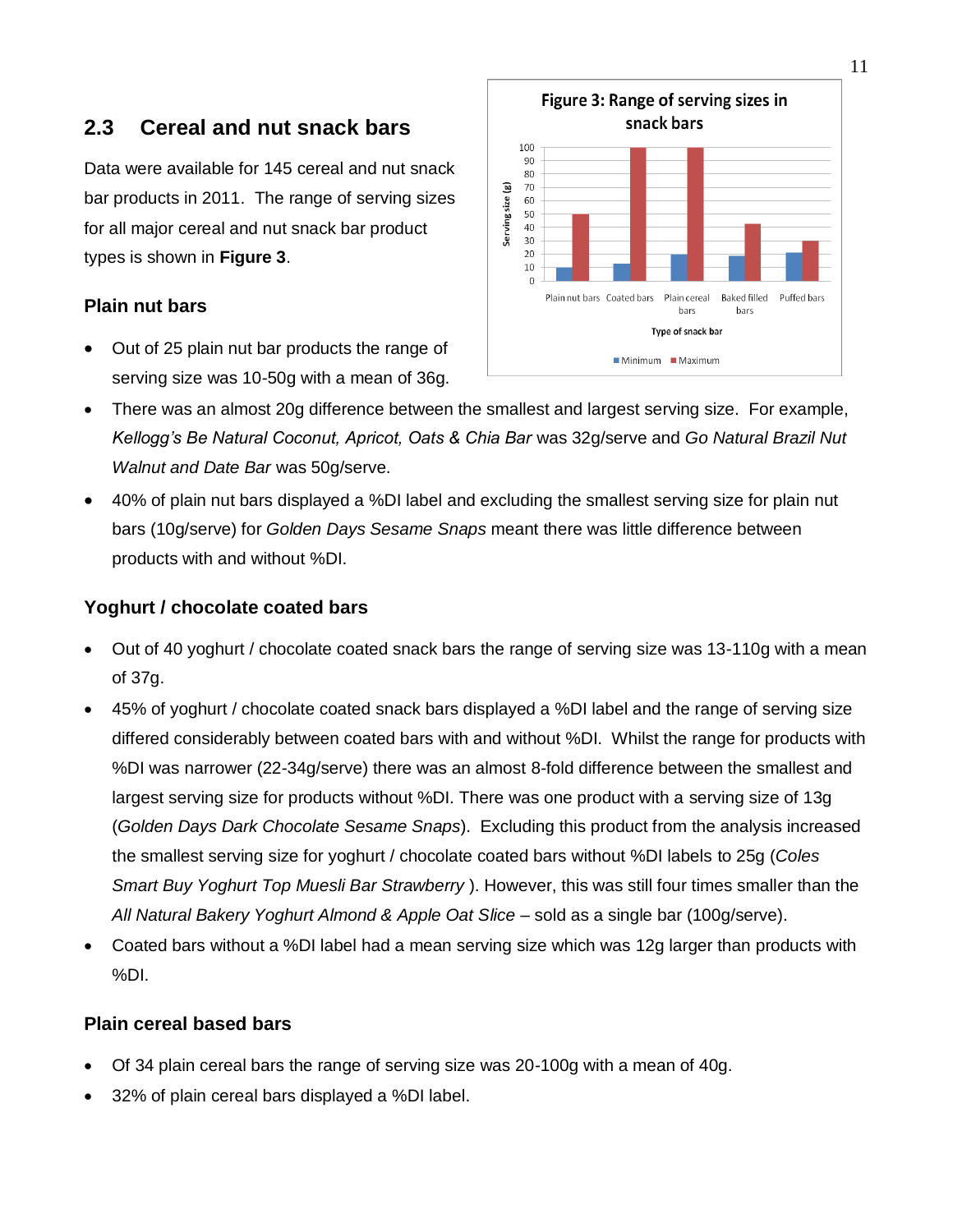- The smallest serving size was similar for plain cereal bars with and without %DI, but the largest serving size differed; 31g with %DI and 100g without %DI (a 3-fold difference):
	- $\circ$  Of the 11 products with a %DI label all were sold in multi-packs, 54% (n=7) had a serving size of 30-31g and 46% ( $n= 4$ ) a serving size of 20-24g.
	- o The products with the biggest serving size (100g) were from *All Natural Bakery* (n=3) (e.g. *Banana Oat Slice*) and were sold as single bars.
- 56% of all plain cereal bars had a serving size of between 30-40g, whilst 18% had a serve between 42-45g and all products with a serving size ≥35g did not display %DI.
- Plain cereal bars without %DI had a mean serving size that was almost 20g larger compared to bars with %DI.

## <span id="page-13-0"></span>**Baked filled bars**

- There were 26 baked filled bar products, examples include *Woolworths Select Apple & Raspberry Fruit Bar*, and *Kellogg's K-Time Twists Raspberry & Apple*.
- The serving size ranged from 19-43g, with a mean of 35g and 70% had a serving size between 35- 38g.
- 42% of baked filled bars displayed a %DI label. The minimum serving size for baked filled bars with %DI was almost half that for bars without %DI. The smaller serving size without %DI (19-20g) was due to a small number of products (e.g. *Mother Earth Baked Fruit Sticks*) and (*Tasti Milkies Chocolate Vanilla*). Excluding these from the analysis changed the lowest serving size from 19g to 35g.

## <span id="page-13-1"></span>**Puff based bars**

- There were 20 puff based bar products; examples include *Kellogg's LCMs* and *Nestle Milo* bars.
- The range of serving size was 21-30g with a mean of 24g. 75% had a serving size between 22-23g.
- 85% of puff based bars displayed a %DI label and there was little difference in the range of serving sizes between puff based bars with and without %DI.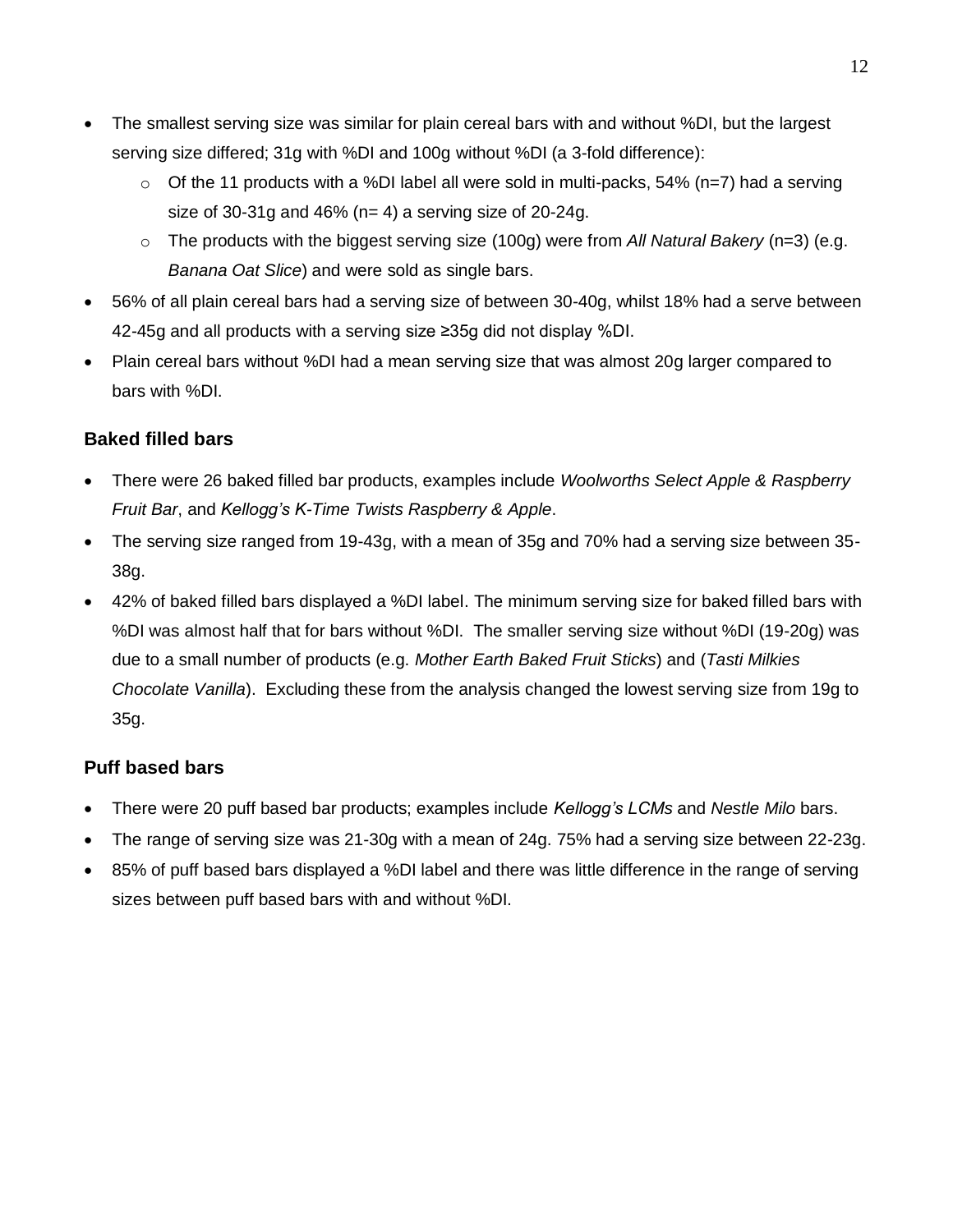## <span id="page-14-0"></span>**2.4 Ready meals**

Data were available for 260 ready meal products in 2011. Frozen ready meals dominated this category (66%), followed by chilled (24%) and ambient (10%). The range of serving sizes for the product types in the ready meals category is shown in **Figure 4**.

#### <span id="page-14-1"></span>**Frozen ready meals**

Out of 172 frozen ready meals the serving



size ranged from 115-450g with a mean of 324g and there was up to a 4-fold difference between the smallest and largest serving size for all products. For example *Lean Cuisine Classic Beef Stroganoff with Pasta* and *McCain Healthy Choice Chinese Chicken and Cashews* were 280g/serve, whilst *Lean Cuisine Rich Beef Lasagna* was 400g/serve and *McCain Healthy Choice Honey Stirfry Chicken* was 420g /serve.

 53% of frozen ready meals displayed a %DI label. There was little difference in the maximum serving size between products with and without a %DI label, but products without %DI had a lower minimum serving size.

## <span id="page-14-2"></span>**Chilled ready meals**

- Out of 62 chilled ready meal products the serving size ranged from 150-400g, with a mean of 325g which is similar to the mean for frozen ready meals, but 93g/serve larger than the mean serving size for ambient ready meals.
- 61% of chilled ready meals had a serving size ≥350g and only 10% of products displayed a %DI label.
- The range of serving sizes was narrow for chilled ready meals with a %DI label (250-300g). In contrast, the serving size more than doubled (150-400g) for products without a %DI label. For example, *San Remo Spinach and Ricotta Lasagna with Tomato and Herb Sauce* 237g *and Peppe's Pasta Spinach and Ricotta Ravioli with Napoletana Sauce* 400g.

## <span id="page-14-3"></span>**Ambient ready meals**

 Out of the 26 ambient ready meals the overall range of serving size was 100-320g with a mean of 216g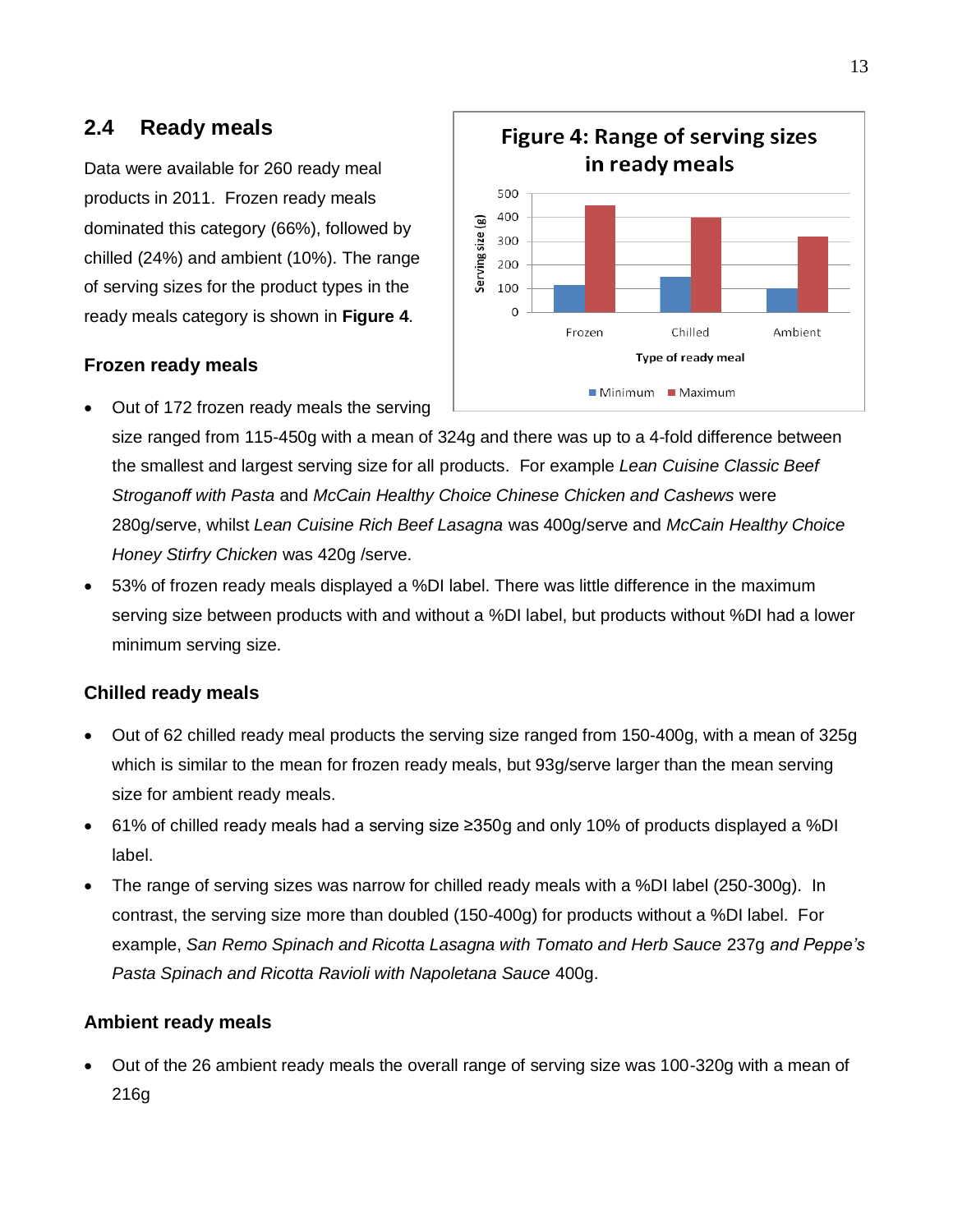- 27% of products had a serving size of 142g (*Tasty Bite* brand) and 23% were more than double this (320g) (*SunRice* brand). However, the lower serving size products were single food items (e.g. *Madras Lentils, Mumbai Mushrooms*) and the higher serve products were "meals" (e.g*. Indian Korma Curry with Chicken and Rice*, *Thai Green Curry with Chicken and Jasmine Rice).*
- No ambient ready meals displayed a %DI label.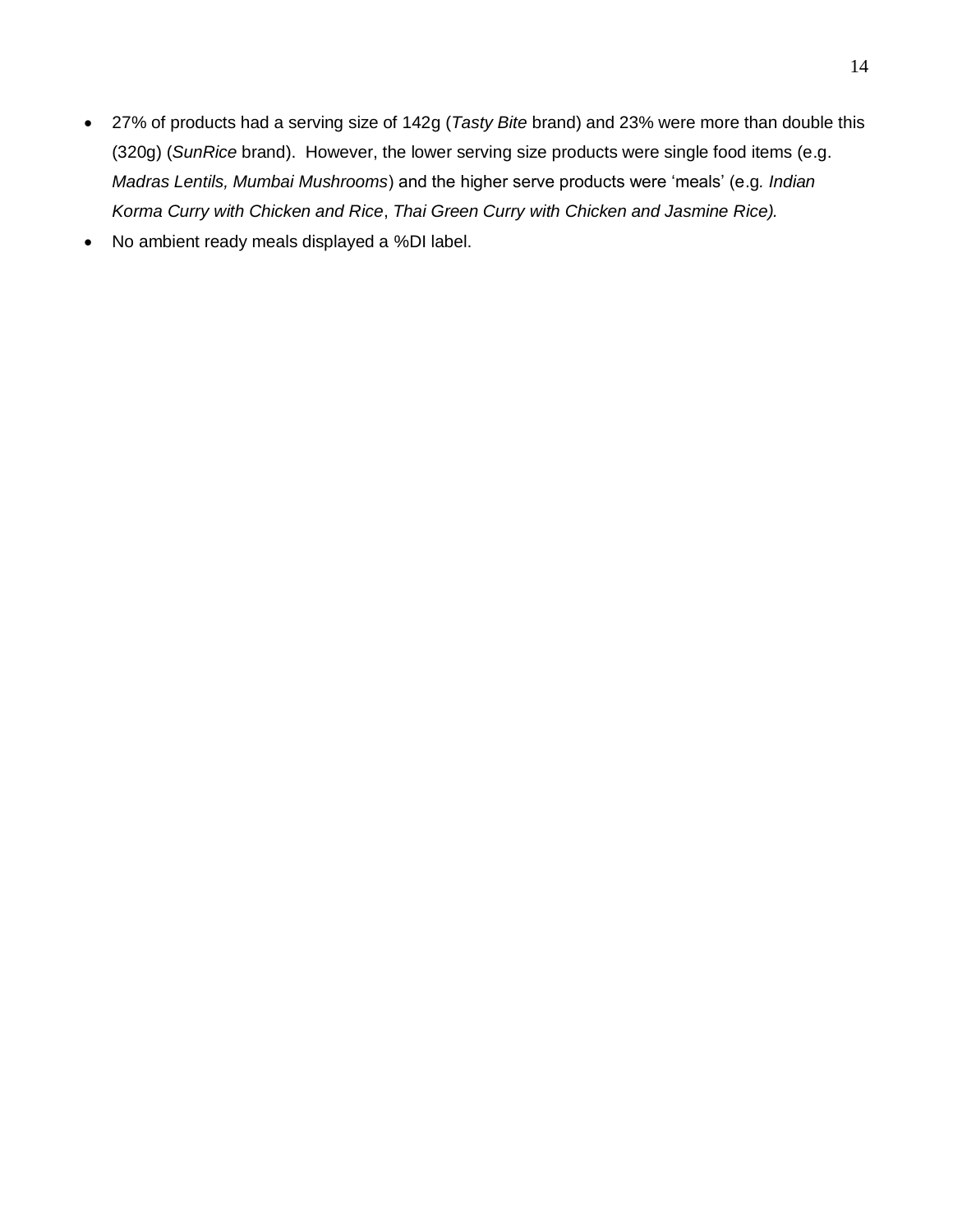# <span id="page-16-0"></span>**2.5 Soup**

Data were available for 224 soup products in 2011. Canned soups dominated the soup product type (60%), followed by dry mix soups (29%) and chilled soups (11%). The ranges of serving sizes for canned (g), dry mix (mL), and chilled soups (g) product types within soup category are shown in **Figure 5**.



## <span id="page-16-1"></span>**Canned soup (g)**

- Out of 134 canned soup products the range of serving size was 204-445g with a mean of 301g.
- 57% of all canned soups had a serving size between 250-265g. The smallest serving sizes (205- 250g) were for condensed soups (e.g. *Heinz Condensed Chef Inspirations* range and *Chef's Cupboard*). The largest serving sizes were from *Coles* "ready to eat microwavable soups" (430g) and the "microwave chunky fully loaded man size" range (440-445g) from *Campbell-Arnott's*.
- 32% of canned soups displayed a %DI label and there were no differences in the range of serving size between canned soups with and without %DI.

## <span id="page-16-2"></span>**Dry soup mix (mL)**

- Out of 68 dry soup mix products the range of serving sizes was 200-250mL. All dry soup mix products had a serving size of 200mL (n=22), or, 250mL (n=46).
- 88% of dry soup mix products displayed a %DI label and there was no difference in the range of serving sizes (200-250mL) between products with and without a %DI label.

## <span id="page-16-3"></span>**Chilled soup (g)**

- All 22 chilled soups had a serving size of 300g.
- 50% of chilled soups displayed %DI labels and there was no difference in the serving size range between chilled soups with and without %DI.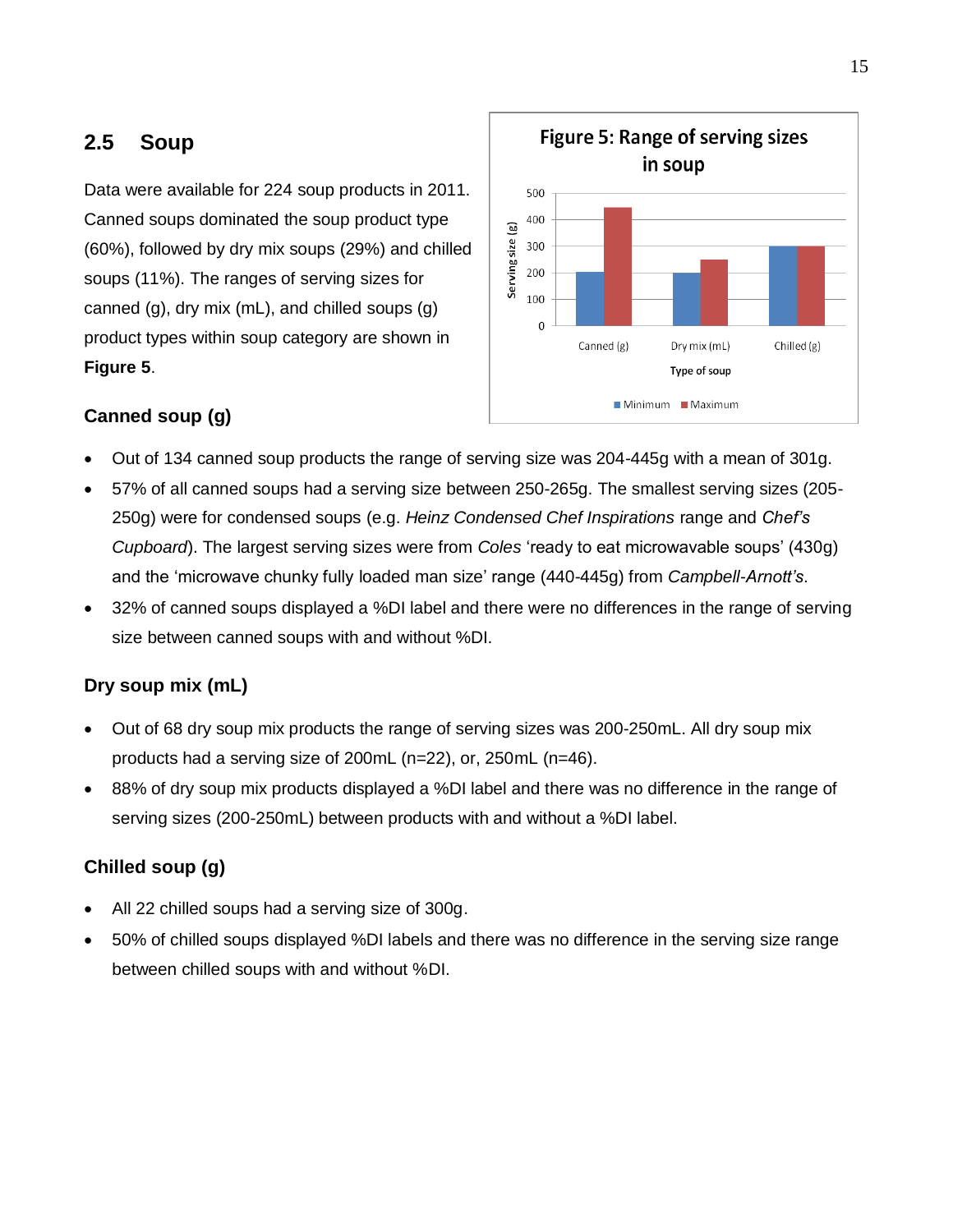# <span id="page-17-0"></span>**2.6 Yoghurts**

Data were available for 263 yoghurt products in 2011. The range of serving sizes for all types of yoghurt products is shown in **Figure 6**.

## <span id="page-17-1"></span>**Flavoured and fruit based yoghurts**

 Out of 204 flavoured and fruit based yoghurts the range of serving size was 50-500g with a mean of 156g. 86% of products had a serving size between 100-200g.



- There was a 5-10 fold difference between the smallest and largest serving size. For example, *Barambah Organics Real Blueberry Yoghurt 97% Fat Free* was 50g/serve, *Evia Mixed Berries* was 200g and *The Great Dairy Collective Black Plum* was 500g.
- Excluding 6 flavoured and fruit based yoghurts with a serving size ≥487g from analysis narrowed the range of serving size to 50-250g. For example, *Nestle Vanilla Flavoured Yoghurt* (70g/serve) and *Ski Dlite Vanilla Crème Yoghurt* (200g/serve).
- 46% of flavoured and fruit based yoghurts displayed a %DI label and the range of serving sizes was similar for yoghurts with and without a %DI label.
- Differences in the combination of serving size / pack size were also noted. For example:
	- o *Jalna Premium Vanilla Creamy Yoghurt*
		- pack size 1000  $g =$  serving size 100 g
		- pack size 200  $q =$  serving size 200  $q =$
	- o *Vaalia Low Fat Luscious Berries*
		- pack size  $900 g =$  serving size 100 g
		- pack size 150 g = serving size 150 g.

## <span id="page-17-2"></span>**Natural yoghurts**

 Out of 34 natural yoghurt products the range of serving size was 50-200g with a mean of 112g. 62% of products had a serving size of 100g.